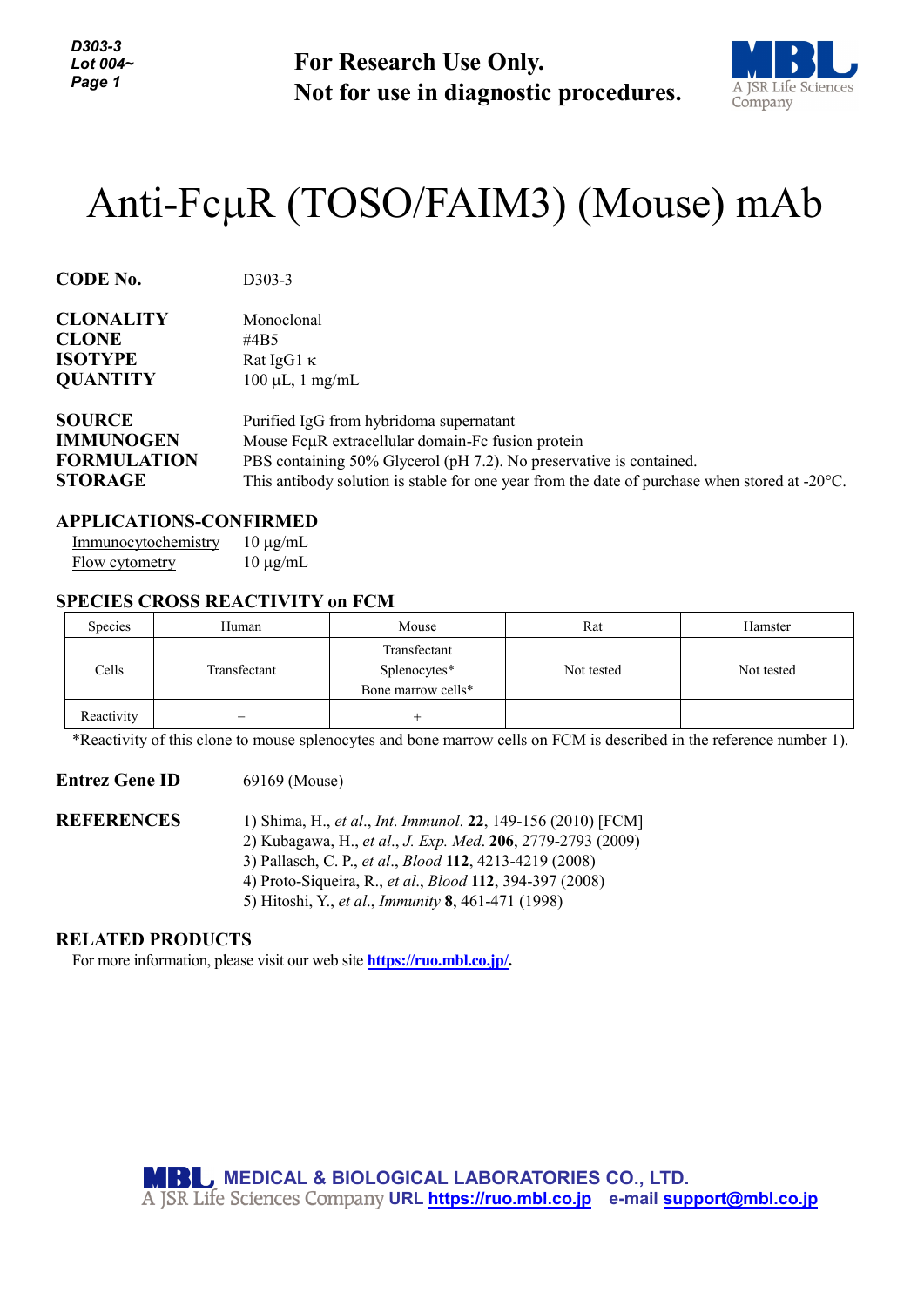The descriptions of the following protocols are examples. Each user should determine the appropriate condition.

#### **Immunocytochemistry**

- 1) Spread the cells in the nutrient condition on a glass slide, then incubate in a CO2 incubator overnight.
- 2) Remove the culture supernatant by careful aspiration.
- 3) Fix the cells by immersing the slide in 4% paraformaldehyde (PFA)/PBS for 10 min. at room temperature (20~25°C).
- 4) Prepare a wash container such as a 500 mL beaker with a magnetic stirrer. Then wash the fixed cells on the glass slide by soaking the slide with a plenty of PBS in the wash container for 5 min. Take care not to touch the cells. Repeat another wash once more.
- 5) Immerse the slide in 0.2% Triton X-100/PBS for 20 min. at room temperature.
- 6) Wash the slide in a plenty of PBS as in the step 4).
- 7) Add 200 µL of the primary antibody diluted with 2% fetal calf serum (FCS)/PBS as suggested in the **APPLICATIONS** onto the cells and incubate for 1 hr. at room temperature. (Optimization of antibody concentration or incubation condition is recommended if necessary.)
- 8) Wash the slide in a plenty of PBS as in the step 4).
- 9) Add 200 µL of 1:500 Alexa Fluor® 594 conjugated anti-rat IgG (Thermo Fisher Scientific, code no. A-11007) diluted with PBS onto the cells. Incubate for 30 min. at room temperature. Keep out light by aluminum foil.
- 10) Wash the slide in a plenty of PBS as in the step 4).
- 11) Add 200 µL of 0.5 µg/mL Anti-HA-tag mAb-Alexa Fluor® 488 (MBL, code no. M180-A48) diluted with PBS onto the cells. Incubate for 30 min. at room temperature. Keep out light by aluminum foil.
- 12) Wash the slide in a plenty of PBS as in the step 4).
- 13) Wipe excess liquid from slide but take care not to touch the cells. Never leave the cells to dry.
- 14) Counter stain with DAPI for 5 min. at room temperature.
- 15) Wash the slide in a plenty of PBS as in the step 4).
- 16) Promptly add mounting medium onto the slide, then put a cover slip on it.





## *Immunocytochemical detection of HA-tagged*

*mouse Fc*µ*R/TOSO/FAIM3 in HeLa* Red: D303-3 Green: Anti-HA-tag mAb-Alexa Fluor® 488 (MBL, code no.M180-A48) Blue: DAPI